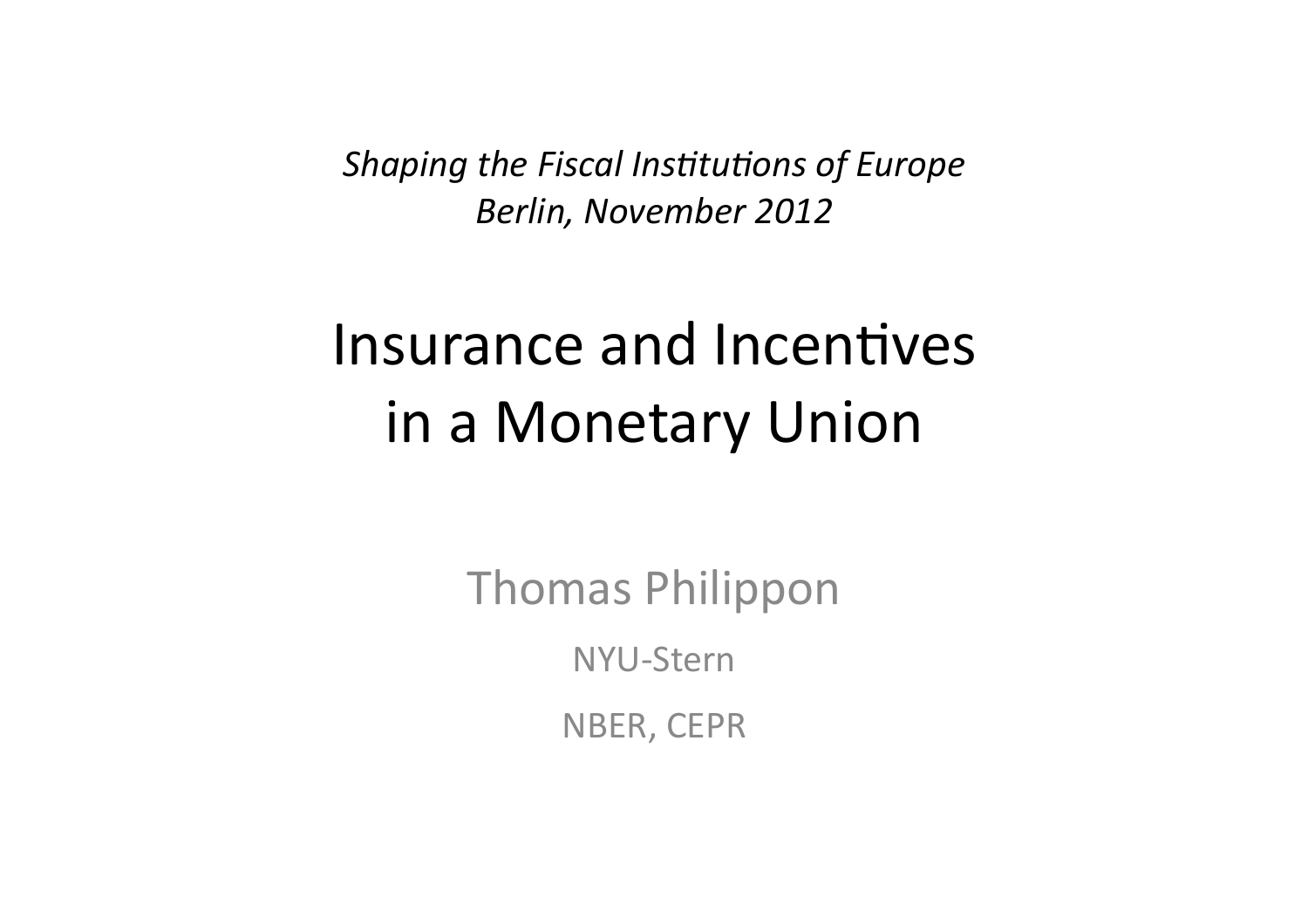#### The End of a Long Cycle



Sources: Philippon 2012, McKinsey, 2012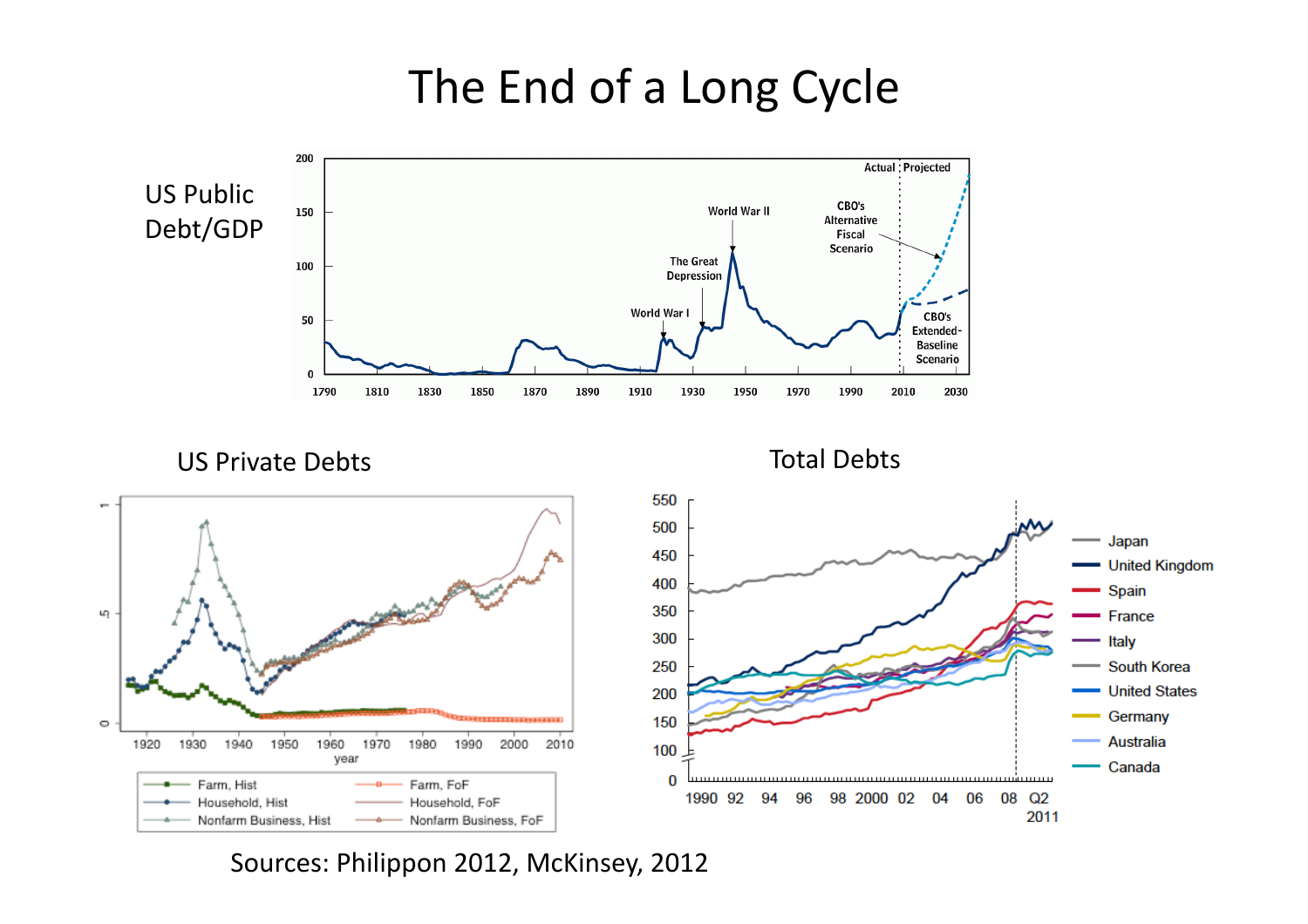# Heterogeneity and Deleveraging



#### Source: McKinsey, 2012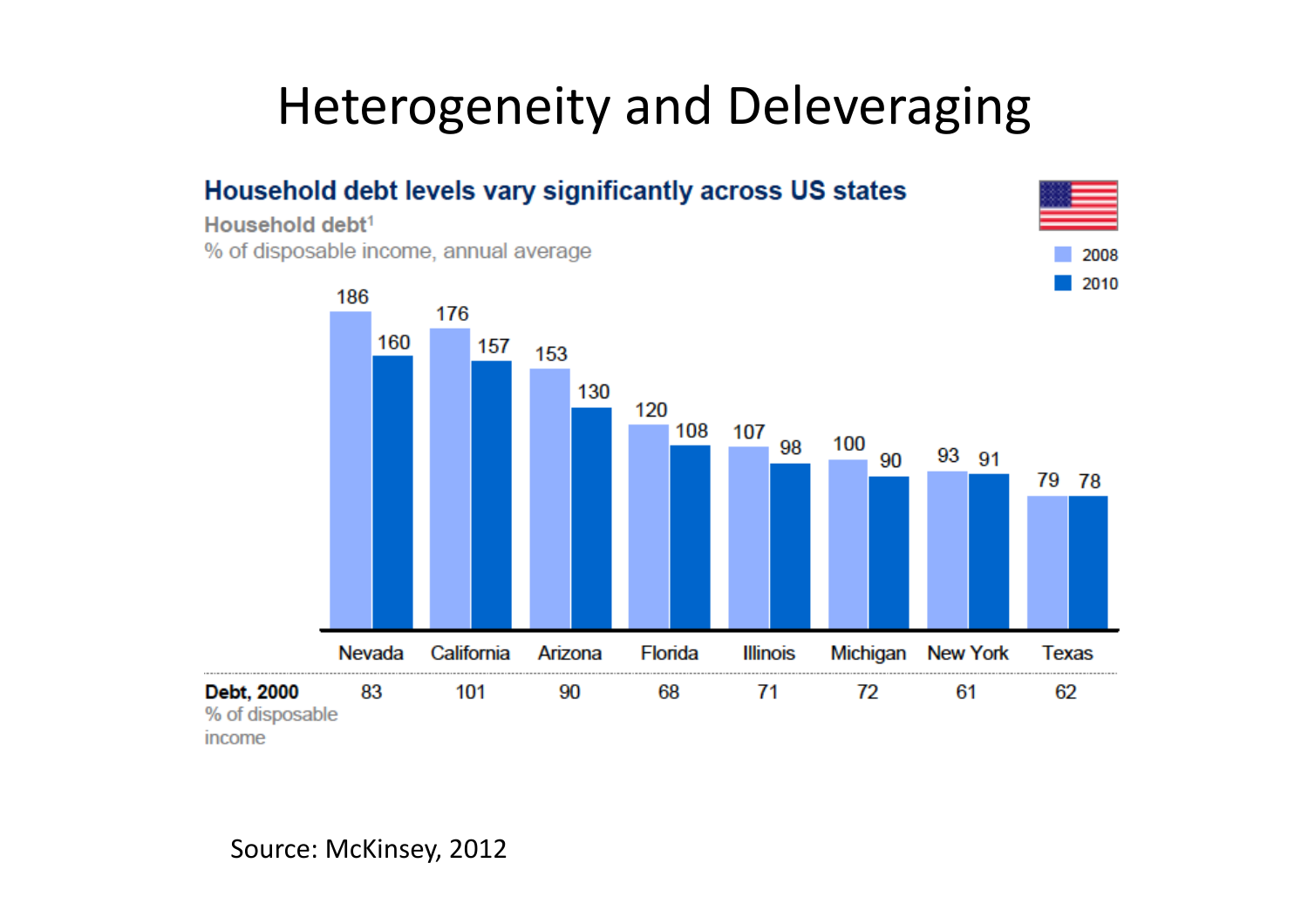#### Leverage & Recession 2007-2010



Sources: Philippon 2012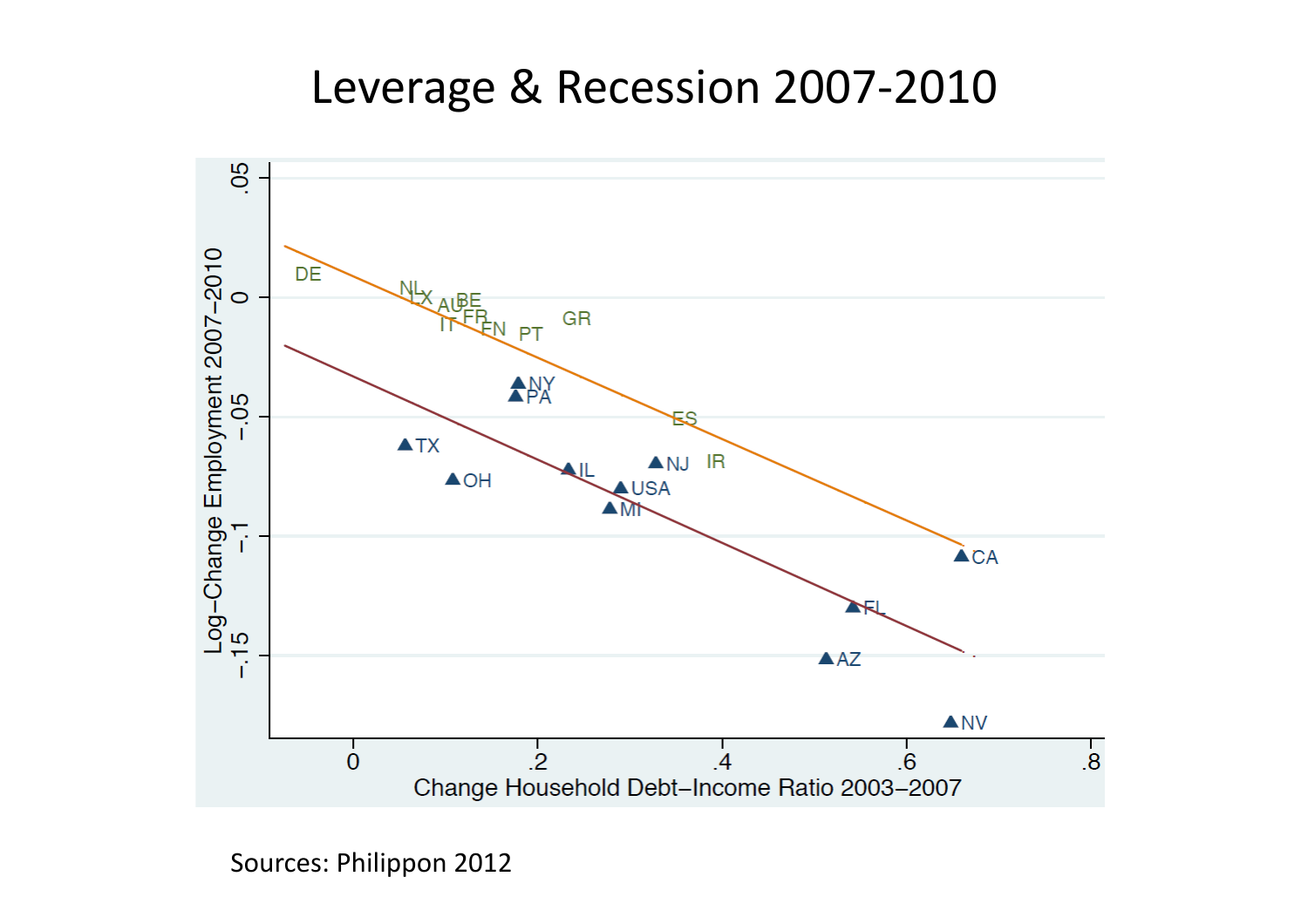# Deleveraging Risks

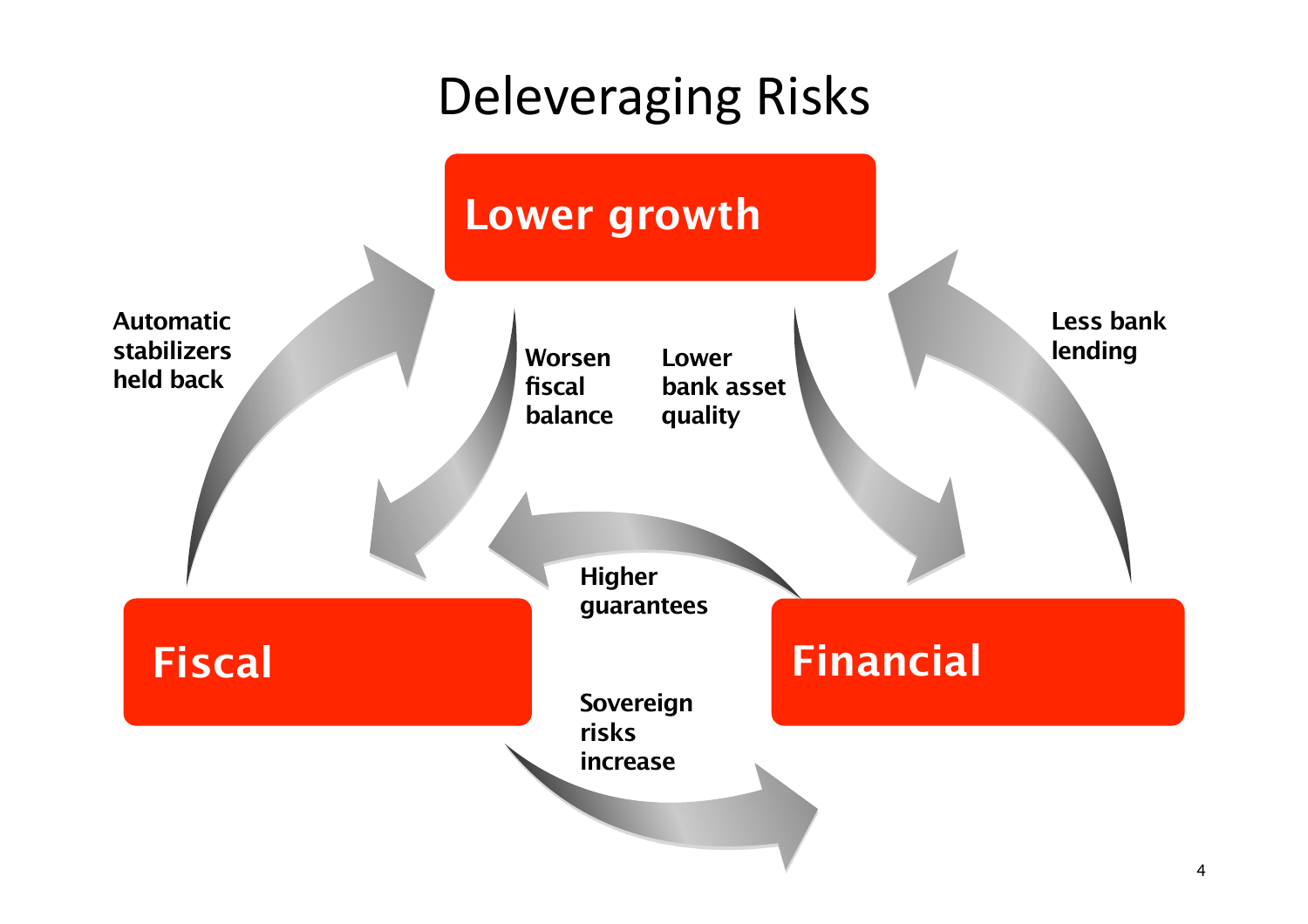# Stage 2 of the Crisis 2010-2012





US 

Sources: Philippon 2012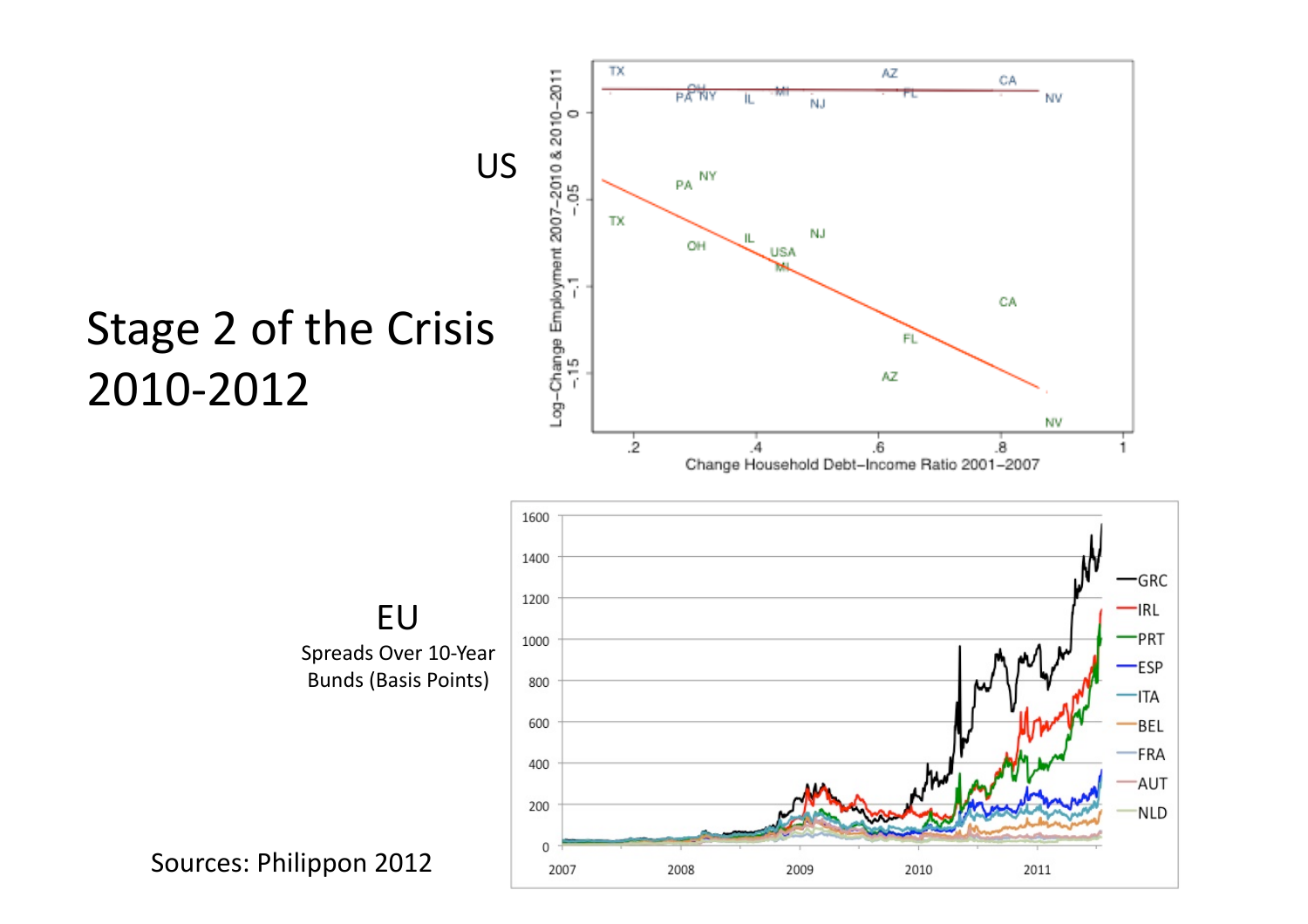#### How to Make EZ

## a Stable Currency Area?

## Insurance and Incentives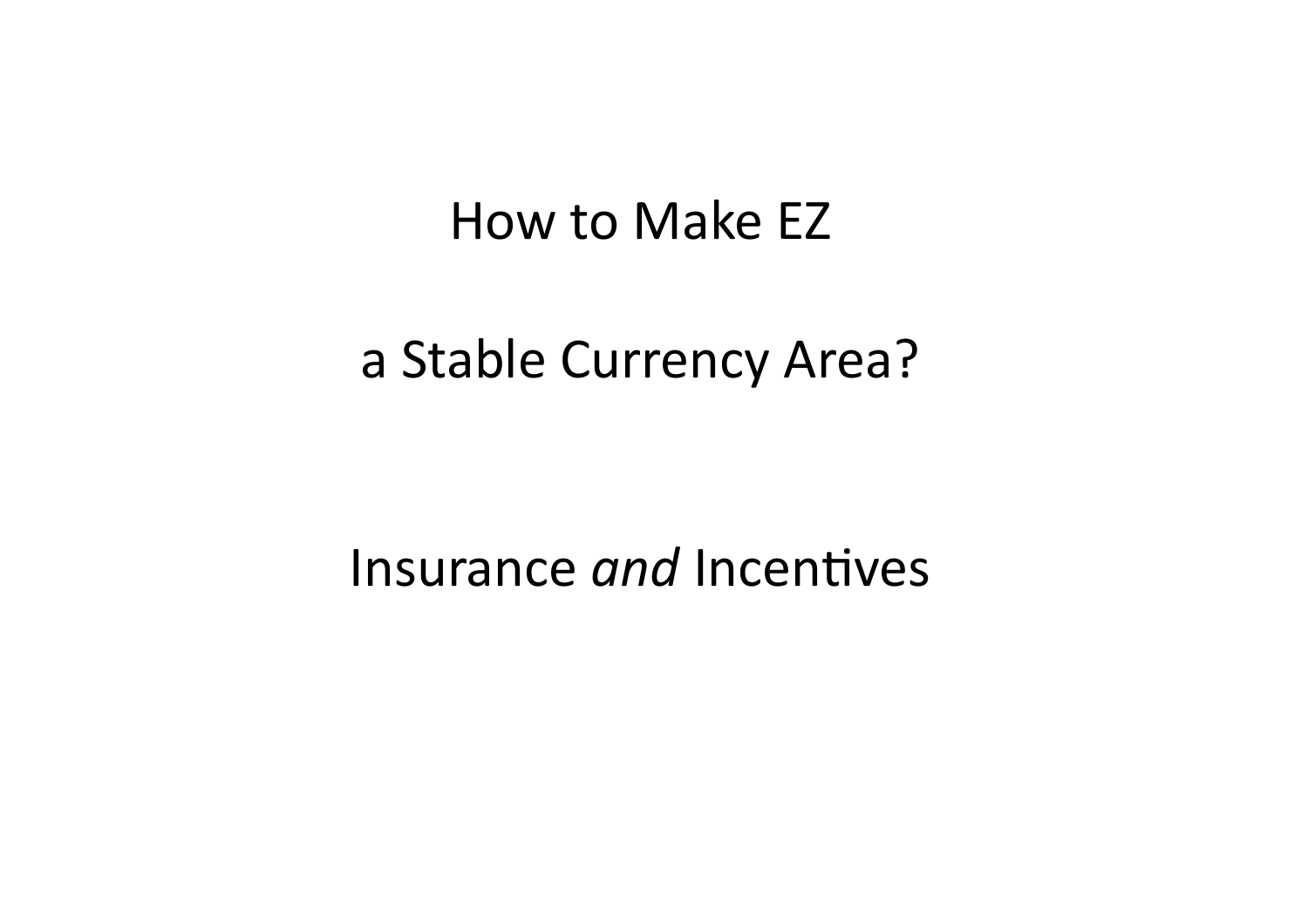## **Banking Union**

- The single currency is really single only if the banking system is also single
- US
	- Bank of America is based in Charlotte, North Carolina
		- BoA Assets =  $$2T$ , NC GDP =  $$425B$ , Ratio = 4.7
	- Wells-Fargo is based in California
- EZ
	- $-$  Insurance & Incentives = Supervision & Resolution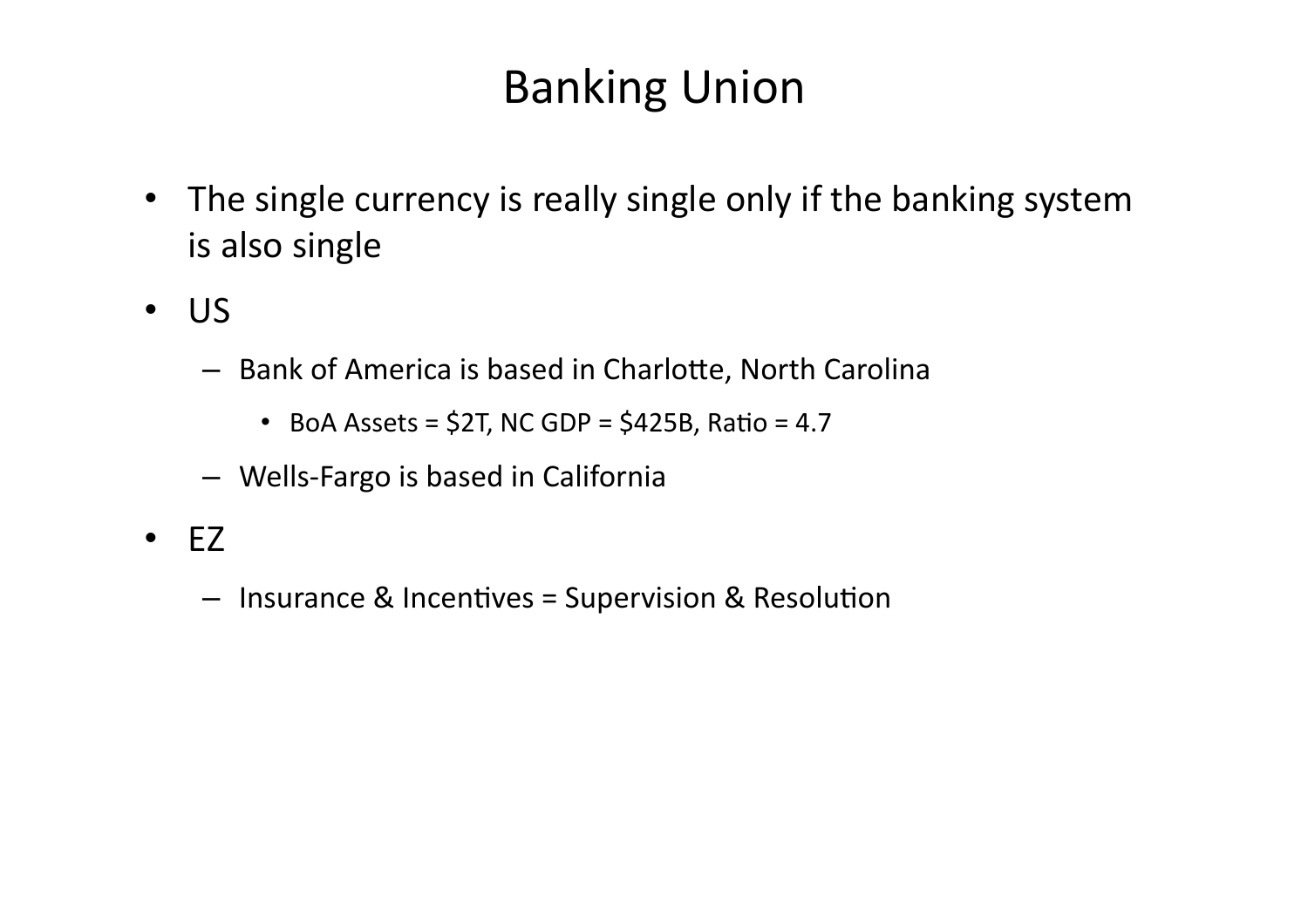#### Fiscal Integration

- Federal States typically have:
	- Balanced budget rules for local governments
	- No direct refinancing of local governments by the central bank
	- No bail out by the central government
- A large federal budget

| Degree of Centralization of Public Spending |      |       |  |  |  |  |  |
|---------------------------------------------|------|-------|--|--|--|--|--|
|                                             | UE   | US    |  |  |  |  |  |
| <b>Energie Policy</b>                       | 4.2% | 100%  |  |  |  |  |  |
| <b>R&amp;D Policy</b>                       | 6.3% | 10.4% |  |  |  |  |  |
| <b>Social Policy</b>                        | 0.4% | 88.2% |  |  |  |  |  |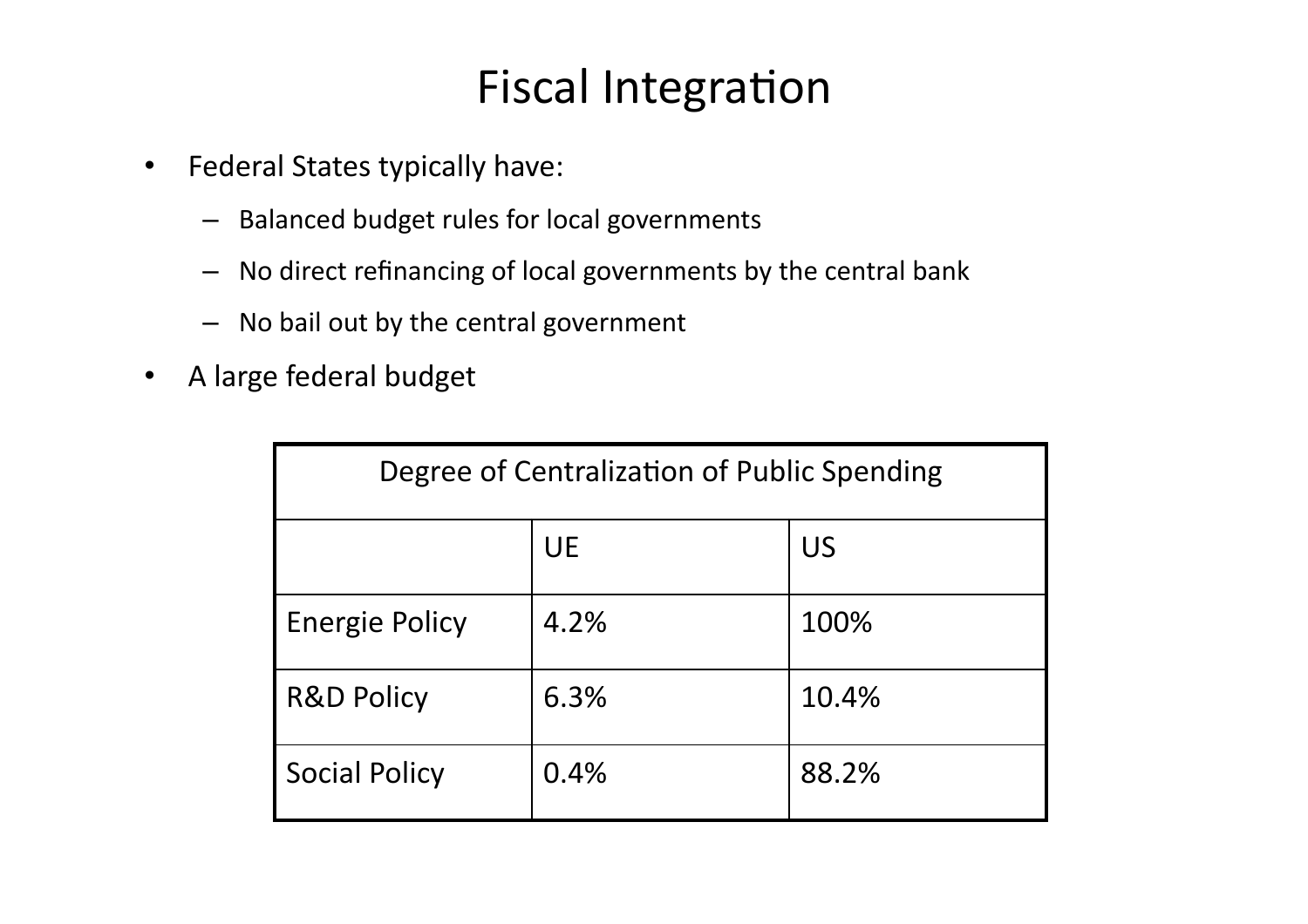

IMAGINE<br>Jehnlennen



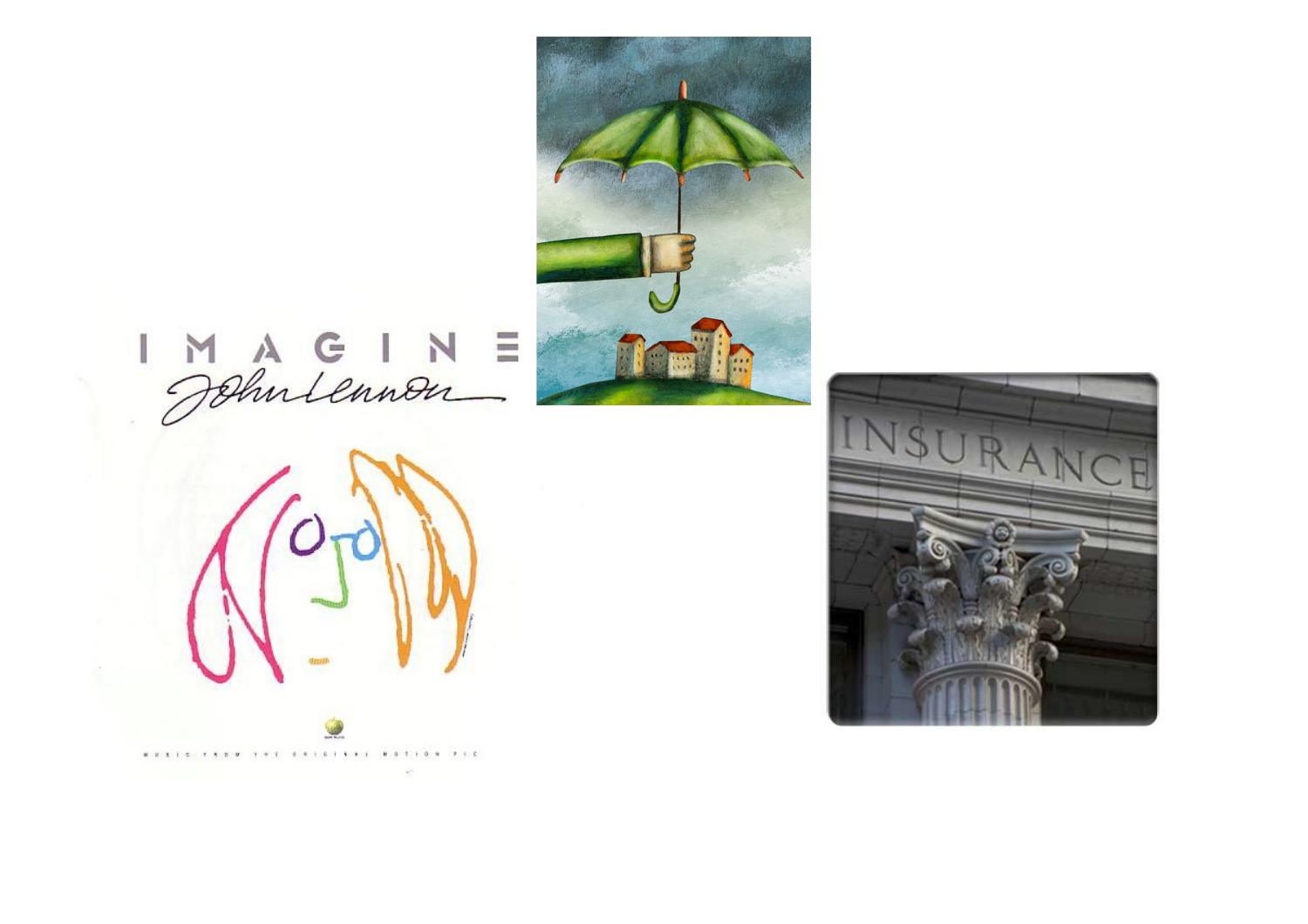## Unemployment Insurance Spending (% GDP)

|                | 2002 | 2003 | 2004 | 2005 | 2006 | 2007 | 2008 | 2009 | 2010 |
|----------------|------|------|------|------|------|------|------|------|------|
| <b>Denmark</b> | 4,0  | 4,2  | 4,2  | 3,8  | 3,1  | 2,6  | 2,4  | 3,0  | 3,4  |
| <b>Germany</b> | 2,7  | 2,8  | 2,8  | 3,5  | 3,3  | 2,8  | 2,6  | 3,1  | 2,9  |
| Ireland        | 1,3  | 1,3  | 1,2  | 1,1  | 1,2  | 1,3  | 1,7  | 3,1  | 3,7  |
| Greece         | 0,8  | 0,7  | 0,8  | 0,8  | 0,7  | 0,8  | 0,7  | 1,0  | 0,8  |
| <b>Spain</b>   | 1,6  | 1,6  | 1,6  | 1,6  | 1,6  | 1,6  | 2,1  | 3,2  | 3,2  |
| France         | 1,9  | 2,1  | 2,1  | 2,0  | 1,7  | 1,6  | 1,5  | 1,8  | 1,9  |
| Italy          | 0,5  | 0,5  | 0,5  | 0,5  | 0,5  | 0,5  | 0,5  | 0,8  | 0,9  |
| Netherlands    | 1,8  | 2,1  | 2,1  | 2,0  | 1,8  | 1,5  | 1,3  | 1,9  | 2,0  |
| Finland        | 2,7  | 2,9  | 2,8  | 2,6  | 2,4  | 2,1  | 2,0  | 2,9  | 2,5  |
| <b>UK</b>      | 0,3  | 0,4  | 0,3  | 0,3  | 0,3  | 0,3  | 0,3  | 0,5  | 0,5  |
| Norway         | 0,7  | 0.9  | 0,8  | 0,6  | 0,4  | 0,3  | 0,2  | 0,4  | 0,5  |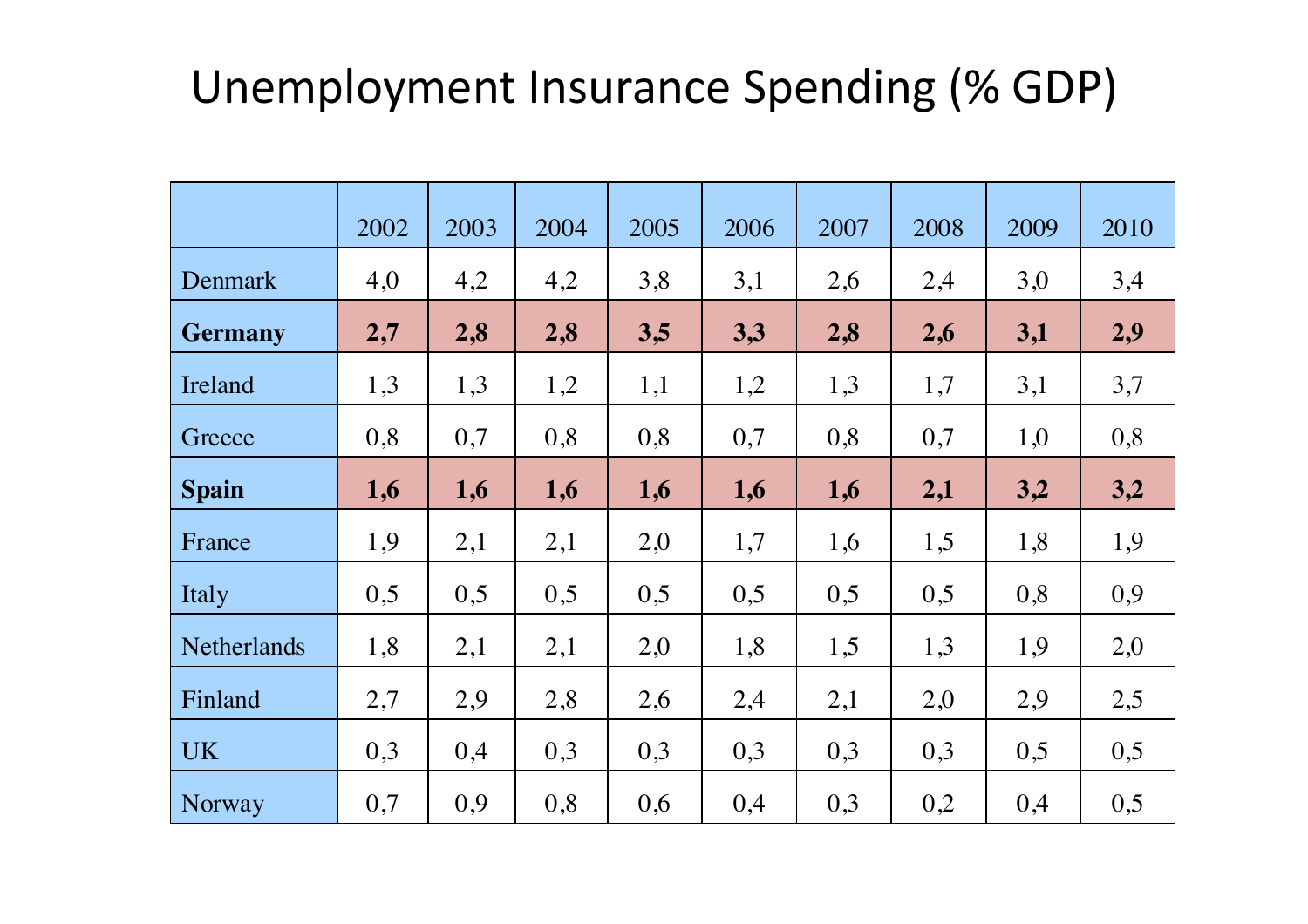## Average and Cycle

- Average UI Spending
	- $-$  IRE: 1,77%
	- $-$  FRA:  $1,84%$
	- $-$  ESP: 2,01%
	- $-$  GER: 2,77%



**Zero net transfers over 10 years**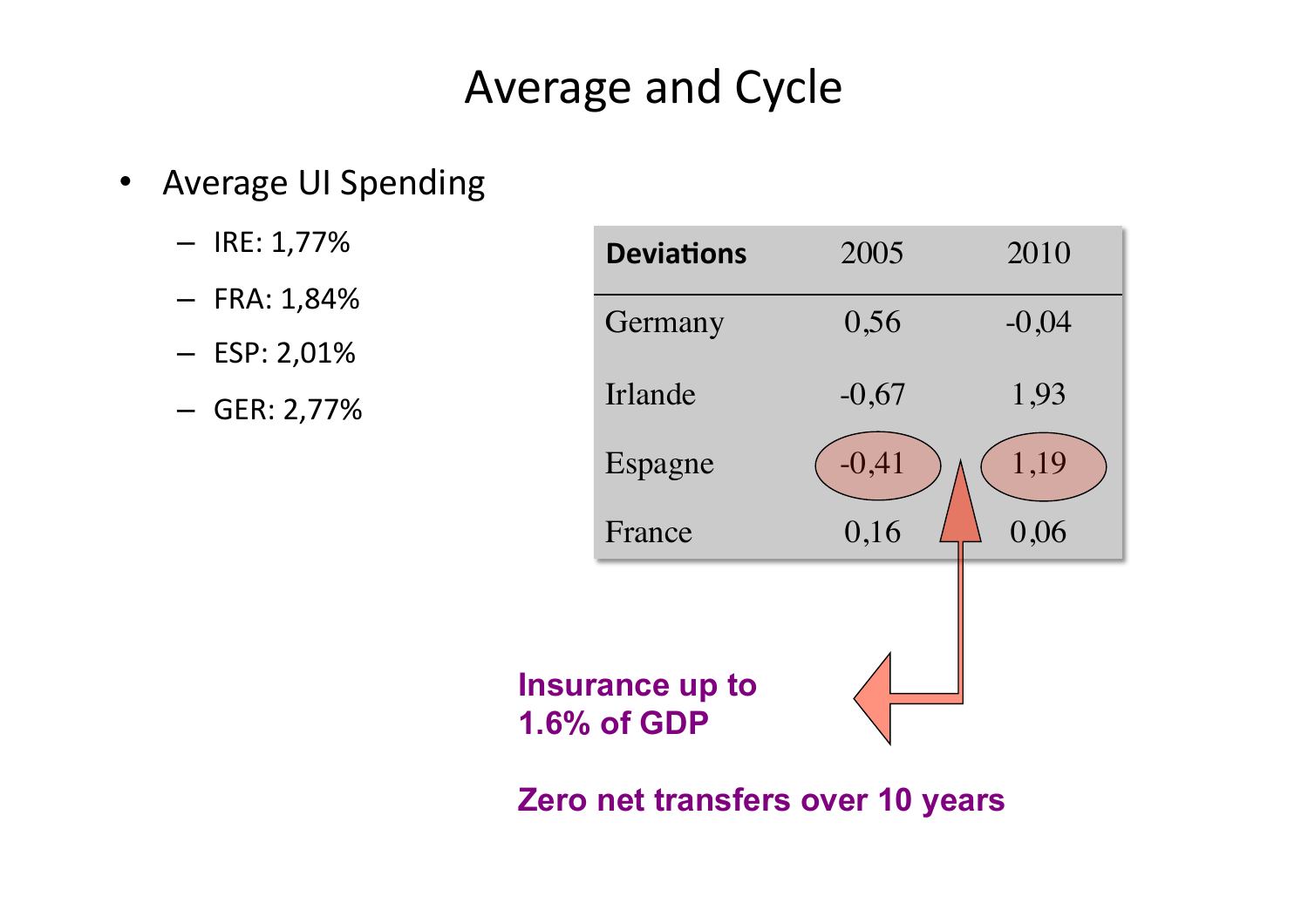#### How much to insure?

#### Unemployment Rates in Spain